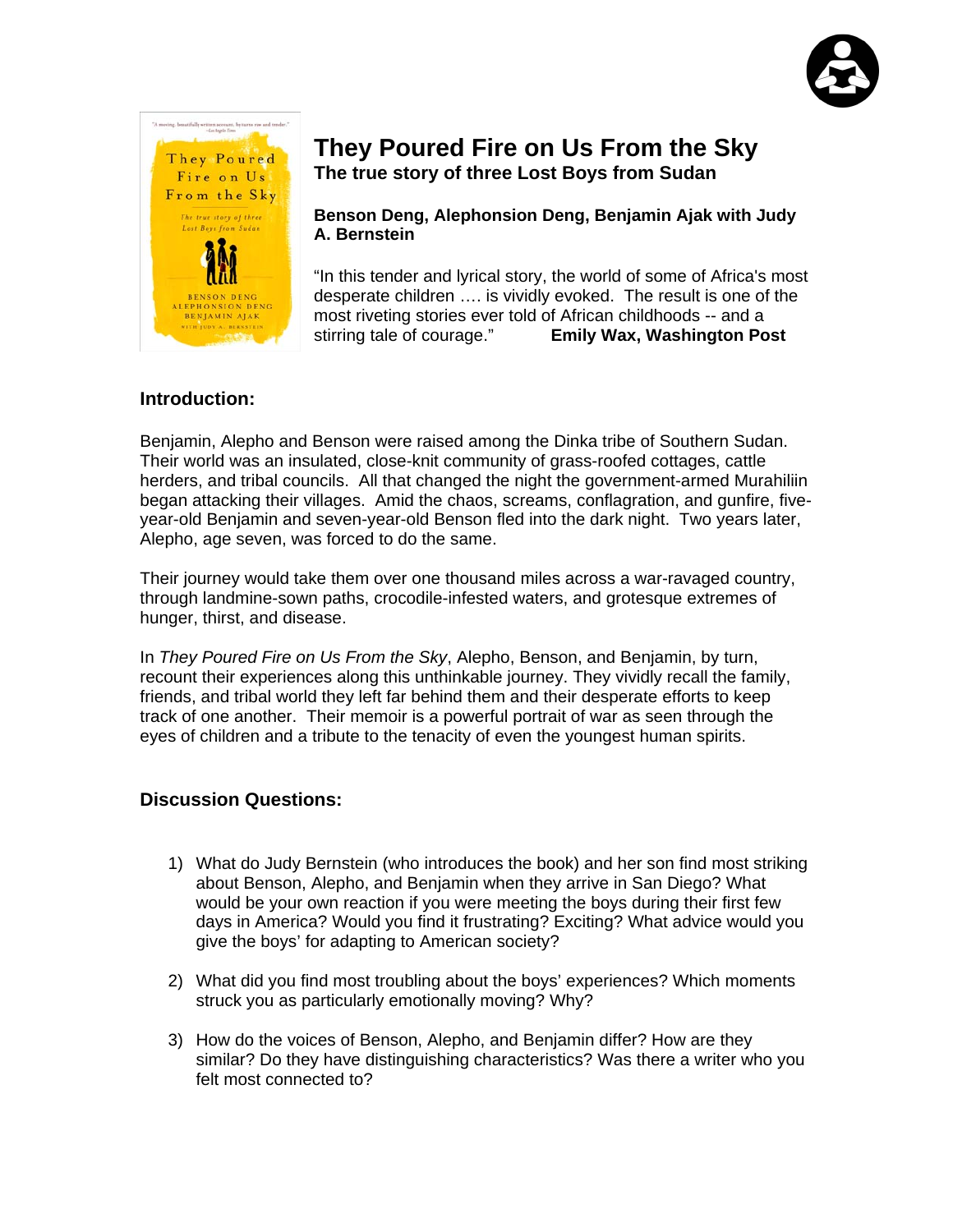- 4) Benson asserts that hunger "makes you like a wild animal." While enduring years of starvation, how do the boys maintain their humanity? If you were involved in a similarly desperate situation, what would you do to preserve your compassion?
- 5) Why was education so important to the boys—especially to Benson? How does the boys' desire to learn compare to young people in America who you know?
- 6) Benson and Alepho have heard some outlandish rumors about America. What were they, and what perhaps inspired their formation? Are there countries or cultures that we make similarly misinformed judgments about today?
- 7) What are the boys' attitudes toward women? Compare their perceptions of African women to our perceptions of American women.
- 8) During their journeys, Benson, Alepho, and Benjamin each meet many people some fellow refugees and some not. Which of these secondary characters have the most influence on the writers' stories? Which leave the strongest impressions on you?
- 9) How do you think the boys' age and lack of guardians affected their travels? Was it always to their detriment? How might their experiences have been different had the boys been older?
- 10) How do the refugees help each other despite living in confining environments of absolute poverty? How do they manage to assert some control over their own lives?
- 11) Why do you think there so few "Lost Girls"?
- 12) The efforts of aid groups like the UN are sometimes a mixed blessing to the refugees. Why is this? What do you think could be done so that their influence would be wholly helpful?

### **Recommended Reading:**

Scroggins, Deborah. *Emma's War* Pantheon Books 2002

Nazer, Mende and Lewis, Damien. *Slave: My True Story* Public Affairs 2003

Deng, Francis Mading. *The Dinka of Sudan* Waveland Press, Inc. 1972

Bok, Francis with Edward Tivnan. *Escape from Slavery* St. Martin's Press 2003

Jok, Madut Jok. *War and Slavery in Sudan* University of Pennsylvania Press 2001

Bixler, Mark *The Lost Boys of Sudan* University of Georgia Press 2005

Eggers, Dave What is the What McSweeney's Press 2007